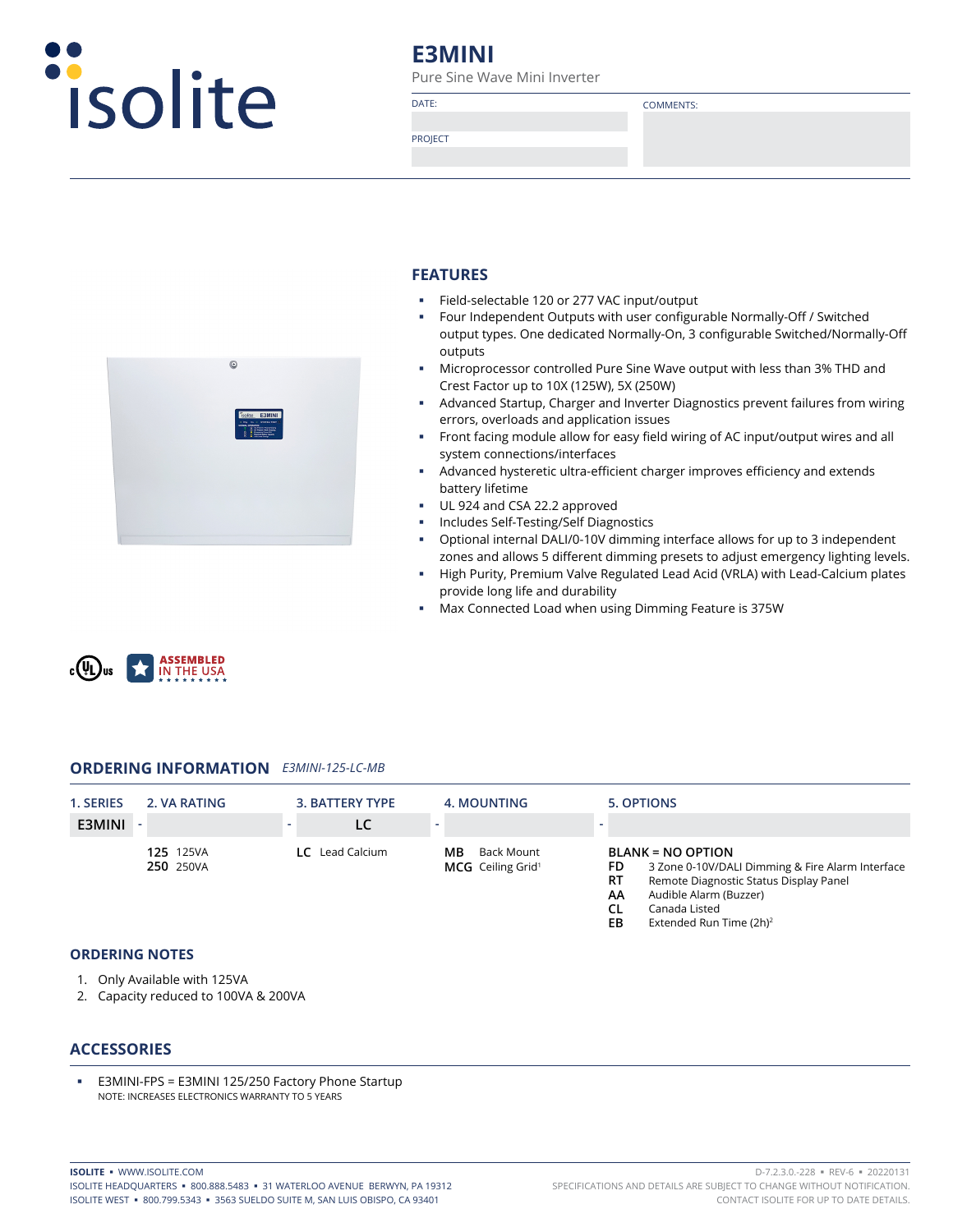# *isolite*

# **E3MINI** Pure Sine Wave Mini Inverter



#### **INPUT**

- Voltage: 120 or 277 VAC field configurable
- Current: 2.7A (120V), 1.2A (277V) for 250 Watt Model
- Current: 1.4A (120V), 0.6A (277V) for 125 Watt Model
- Frequency: 60Hz +/- 2 Hz
- Protection: Easy access 8A fast acting 5x20 mm fuse.
- Power Factor: 0.5 lead to 0.5 lag

#### **OUTPUT**

- Voltage: 120 or 277 VAC matches input selection
- Current: 2.08A (120V), 0.9A (277V) for 250 Watt Model
- Current: 1.04A (120V), 0.45A (277V) for 125 Watt Model
- Frequency: 60Hz +/- 0.02 Hz crystal controlled during emergency mode
- Overload: 110 percent will generate overload fault
- Configurable Transfer Times: 50mS, 1s (default), 2s
- Output Distortion: Less than 3% THD
- Crest Factor: 10X for 125W and 5X for 250W model
- Load Power Factor: 0.5 lead to 0.5 lag
- Output Types: 1x Normally-On, 3x configurable Normally-Off/Switched
- Max Connected Load w/ Dimmer option: 375W (In Non emergency Mode)

# **BATTERY**

- Type: Premium Long Life Valve-Regulated Lead Acid (VRLA)
- Charger: 3 rate with Temperature Compensation
- Recharge Time: 24 Hour recharge Protection: Automatic Low Voltage
- Disconnect (LVD) set at 1.67 VPC Automatic restart upon utility return
- Runtime: 90 Minutes at 25C°
- DC Voltage: 24 VDC Nominal, 2.27 VPC
- float, temperature compensated
- DC Current: 6.2/12.4 ADC Nominal for 125W/250 Watt model respectively

#### **ENVIRONMENTAL**

- Operating Temp: 20C° to 30C°
- Storage Temp:
- Electronics 20C° to 70C° **BATTERY STORAGE TEMP 51°F (11°C) TO 77°F (25°C) 180 DAYS 78°F (26°C) TO 92°F (33°C) 90 DAYS**
- Relative Humidity: <95 % (noncondensing)

### **PHYSICAL**

- Cabinet: NEMA Type 1 enclosure, 16 AWG powder painted CRS
- Cooling: Natural Convection No fans

## **APPROVALS**

- UL924
- New York City approved, Calendar Number 51575
- NFPA101 Life Safety Code
- NFPA70-NEC
- OSHA
- NEMA Type 1 enclosure
- NEMA 410 load tested up to 375W

# **WARRANTY**

- Isolite warrants the E3 Series electronics assembly against defects in material and workmanship for a period of 3 years
- Isolite warrants the lead calcium batteries for 3 years full and 7 years pro-rata limited
- For further details, refer to General Warranty and Obligations in the Isolite manual or on our website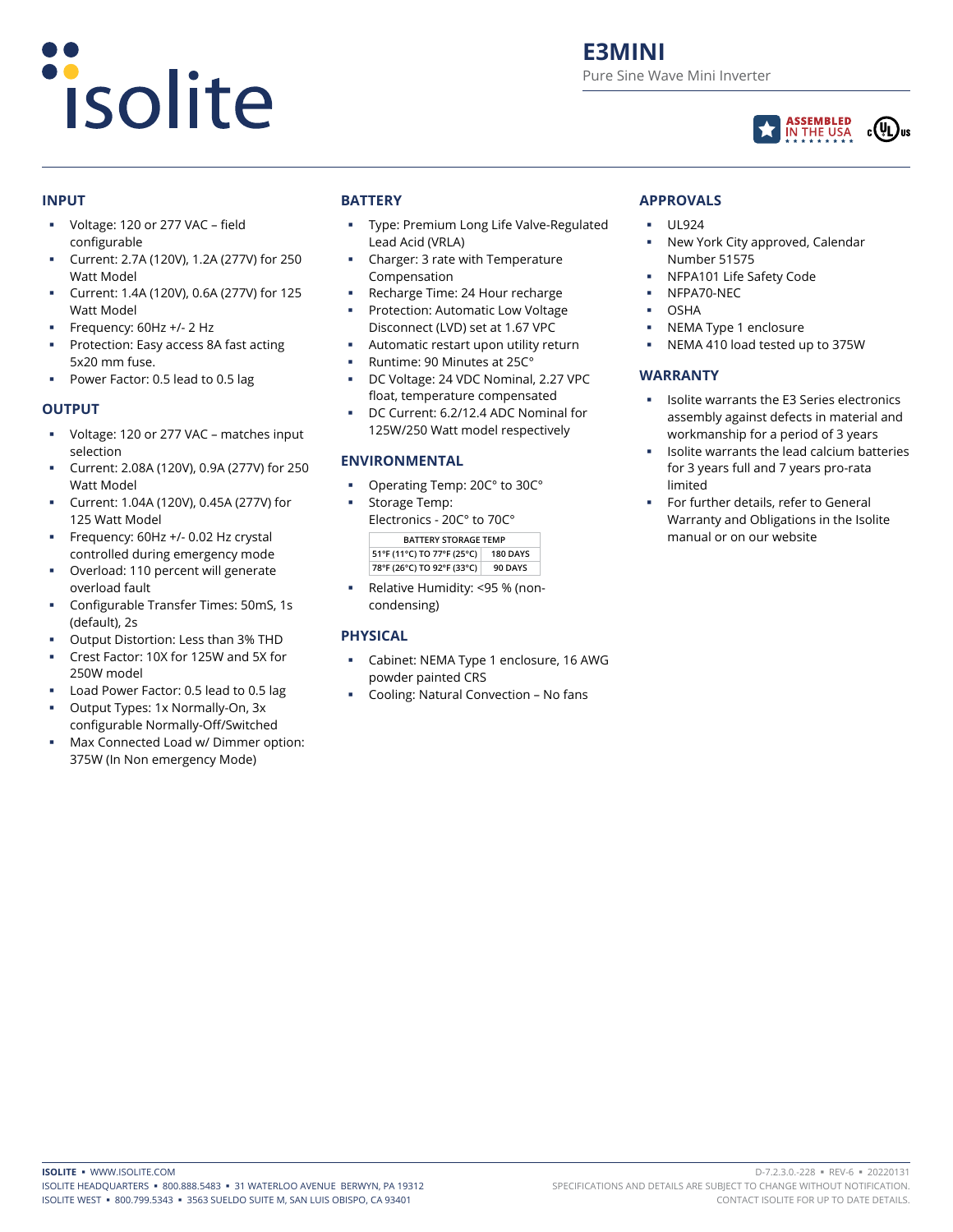

# **E3MINI** Pure Sine Wave Mini Inverter



#### **FRONT PANEL**



#### **DIMENSIONS**



*E3MINI 125W E3MINI 250W*

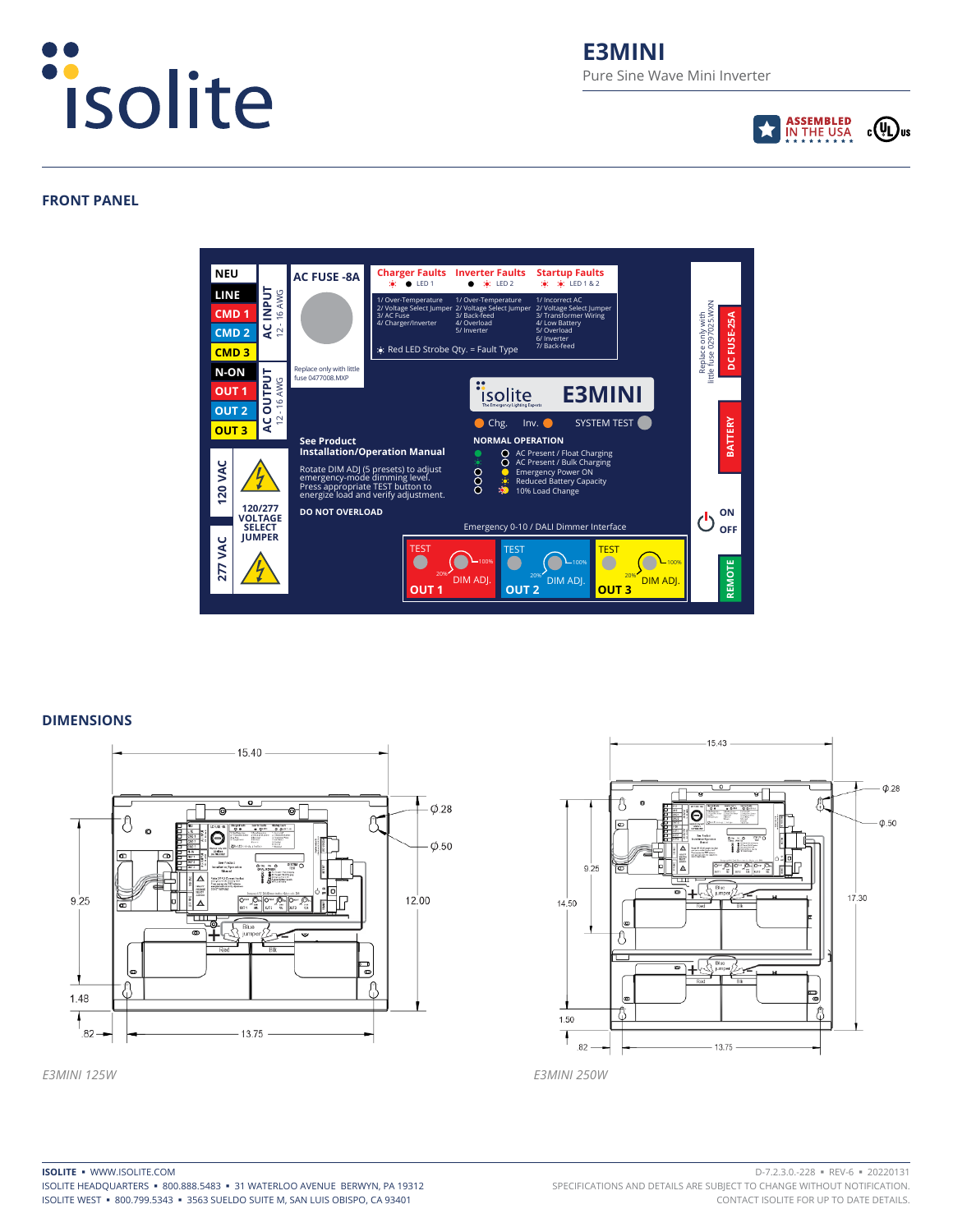



#### **MINI INVERTER WITH DIMMING INTERFACE OPTION**

*Wiring Diagram with 0-10V Dimming Emergency Lights and Normal Lights. Lighting Neutral Wire Not Shown for Simplicity.*



**E3MINI INVERTER** 

#### **KNOCKOUT LOCATIONS**